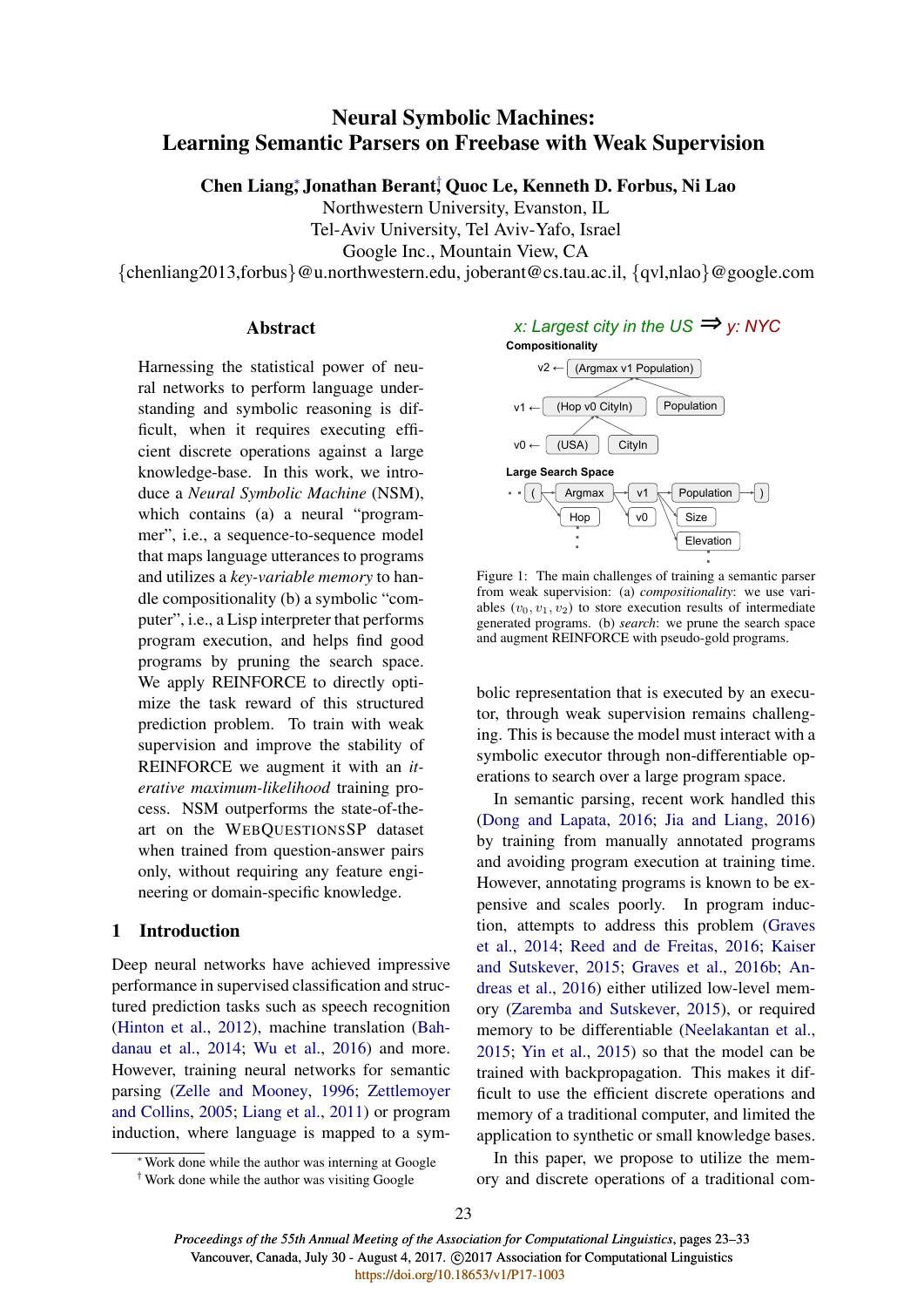puter in a novel Manager-Programmer-Computer (MPC) framework for neural program induction, which integrates three components:

- 1. A "manager" that provides weak supervision (e.g., 'NYC' in Figure 1) through a reward indicating how well a task is accomplished. Unlike full supervision, weak supervision is easy to obtain at scale (Section 3.1).
- 2. A "programmer" that takes natural language as input and generates a program that is a sequence of tokens (Figure 2). The programmer learns from the reward and must overcome the hard search problem of finding correct programs (Section 2.2).
- 3. A "computer" that executes programs in a high level programming language. Its nondifferentiable memory enables *abstract*, *scalable* and *precise* operations, but makes training more challenging (Section 2.3). To help the "programmer" prune the search space, it provides a friendly *neural computer interface*, which detects and eliminates invalid choices (Section 2.1).

Within this framework, we introduce the Neural Symbolic Machine (NSM) and apply it to semantic parsing. NSM contains a neural sequenceto-sequence (seq2seq) "programmer" (Sutskever et al., 2014) and a symbolic non-differentiable Lisp interpreter ("computer") that executes programs against a large knowledge-base (KB).

Our technical contribution in this work is threefold. First, to support language *compositionality*, we augment the standard seq2seq model with a *key-variable memory* to save and reuse intermediate execution results (Figure 1). This is a novel application of pointer networks (Vinyals et al., 2015) to compositional semantics.

Second, to alleviate the search problem of finding correct programs when training from questionanswer pairs,we use the computer to execute partial programs and prune the programmer's search space by checking the syntax and semantics of generated programs. This generalizes the weakly supervised semantic parsing framework (Liang et al., 2011; Berant et al., 2013) by leveraging semantic denotations during structural search.

Third, to train from weak supervision and directly maximize the expected reward we turn to the REINFORCE (Williams, 1992) algorithm. Since learning from scratch is difficult for RE-INFORCE, we combine it with an *iterative max-*

*imum likelihood* (ML) training process, where beam search is used to find pseudo-gold programs, which are then used to augment the objective of REINFORCE.

On the WEBQUESTIONSSP dataset (Yih et al., 2016), NSM achieves new state-of-the-art results with weak supervision, significantly closing the gap between weak and full supervision for this task. Unlike prior works, it is trained end-toend, and does not require feature engineering or domain-specific knowledge.

## 2 Neural Symbolic Machines

We now introduce NSM by first describing the "computer", a non-differentiable Lisp interpreter that executes programs against a large KB and provides code assistance (Section 2.1). We then propose a seq2seq model ("programmer") that supports compositionality using a key-variable memory to save and reuse intermediate results (Section 2.2). Finally, we describe a training procedure that is based on REINFORCE, but is augmented with pseudo-gold programs found by an iterative ML training procedure (Section 2.3).

Before diving into details, we define the *semantic parsing* task: given a knowledge base K, and a question  $x = (w_1, w_2, ..., w_m)$ , produce a program or logical form  $z$  that when executed against K generates the right answer y. Let  $\mathcal E$  denote a set of entities (e.g., ABELINCOLN),<sup>1</sup> and let  $P$  denote a set of properties (e.g., PLACEOFBIRTH). A knowledge base  $\mathbb K$  is a set of assertions or triples  $(e_1, p, e_2) \in \mathcal{E} \times \mathcal{P} \times \mathcal{E}$ , such as (ABELINCOLN, PLACEOFBIRTH, HODGENVILLE).

# 2.1 Computer: Lisp Interpreter with Code Assistance

Semantic parsing typically requires using a set of operations to query the knowledge base and process the results. Operations learned with neural networks such as addition and sorting do not perfectly generalize to inputs that are larger than the ones observed in the training data (Graves et al., 2014; Reed and de Freitas, 2016). In contrast, operations implemented in high level programming languages are *abstract*, *scalable*, and *precise*, thus generalizes perfectly to inputs of arbitrary size. Based on this observation, we implement operations necessary for semantic parsing with an or-

<sup>&</sup>lt;sup>1</sup>We also consider numbers (e.g., "1.33") and date-times (e.g., "1999-1-1") as entities.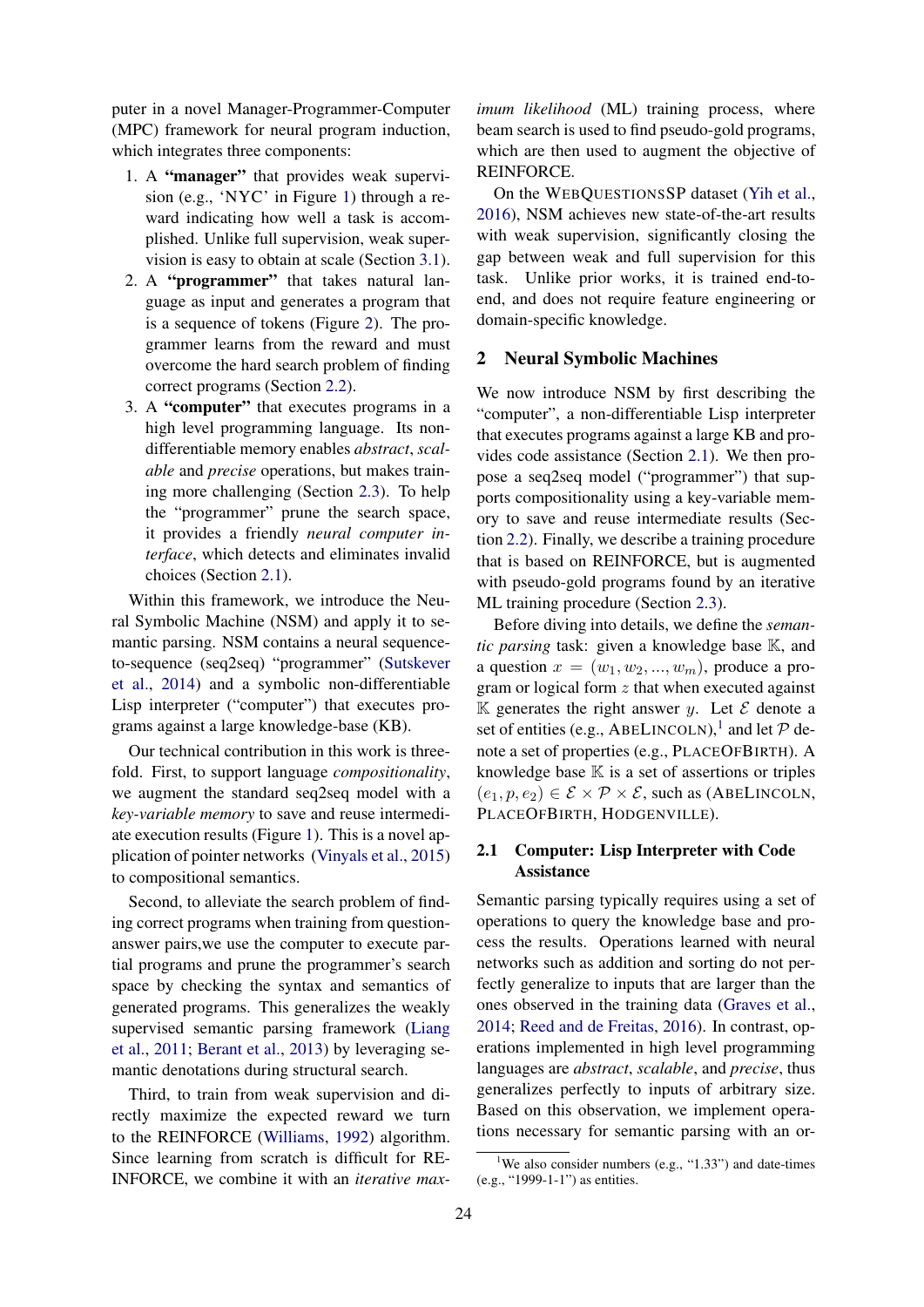dinary programming language instead of trying to learn them with a neural network.

We adopt a Lisp interpreter as the "computer". A program  $C$  is a list of expressions  $(c_1...c_N)$ , where each expression is either a special token "*Return*" indicating the end of the program, or a list of tokens enclosed by parentheses " $(FA_1...A_K)$ ". F is a function, which takes as input  $K$  arguments of specific types. Table 1 defines the semantics of each function and the types of its arguments (either a property  $p$  or a variable  $r$ ). When a function is executed, it returns an entity list that is the expression's denotation in K, and save it to a new variable.

By introducing variables that save the intermediate results of execution, the program naturally models *language compositionality* and describes from left to right a bottom-up derivation of the full meaning of the natural language input, which is convenient in a seq2seq model (Figure 1). This is reminiscent of the floating parser (Wang et al., 2015; Pasupat and Liang, 2015), where a derivation tree that is not grounded in the input is incrementally constructed.

The set of programs defined by our functions is equivalent to the subset of  $\lambda$ -calculus presented in (Yih et al., 2015). We did not use full Lisp programming language here, because constructs like control flow and loops are unnecessary for most current semantic parsing tasks, and it is simple to add more functions to the model when necessary.

To create a friendly *neural computer interface*, the interpreter provides code assistance to the programmer by producing a list of valid tokens at each step. First, a valid token should not cause a syntax error: e.g., if the previous token is "(", the next token must be a function name, and if the previous token is "*Hop*", the next token must be a variable. More importantly, a valid token should not cause a semantic (run-time) error: this is detected using the denotation saved in the variables. For example, if the previously generated tokens were "( *Hop* r", the next available token is restricted to properties  $\{p \mid \exists e, e' : e \in r, (e, p, e') \in \mathbb{K}\}\$  that are reachable from entities in  $r$  in the KB. These checks are enabled by the variables and can be derived from the definition of the functions in Table 1. The interpreter prunes the "programmer"'s search space by orders of magnitude, and enables learning from weak supervision on a large KB.

# 2.2 Programmer: Seq2seq Model with Key-Variable Memory

Given the "computer", the "programmer" needs to map natural language into a program, which is a sequence of tokens that reference operations and values in the "computer". We base our programmer on a standard seq2seq model with attention, but extend it with a key-variable memory that allows the model to learn to represent and refer to program variables (Figure 2).

Sequence-to-sequence models consist of two RNNs, an encoder and a decoder. We used a 1-layer GRU (Cho et al., 2014) for both the encoder and decoder. Given a sequence of words  $w_1, w_2...w_m$ , each word  $w_t$  is mapped to an embedding  $q_t$  (embedding details are in Section 3). Then, the encoder reads these embeddings and updates its hidden state step by step using  $h_{t+1} =$  $GRU(h_t, q_t, \theta_{Encoder})$ , where  $\theta_{Encoder}$  are the GRU parameters. The decoder updates its hidden states  $u_t$  by  $u_{t+1} = GRU(u_t, c_{t-1}, \theta_{Decoder}),$ where  $c_{t-1}$  is the embedding of last step's output token  $a_{t-1}$ , and  $\theta_{Decoder}$  are the GRU parameters. The last hidden state of the encoder  $h_T$  is used as the decoder's initial state. We also adopt a dot-product attention similar to Dong and Lapata (2016). The tokens of the program  $a_1, a_2...a_n$  are generated one by one using a softmax over the vocabulary of valid tokens at each step, as provided by the "computer" (Section 2.1).

To achieve compositionality, the decoder must learn to represent and refer to intermediate variables whose value was saved in the "computer" after execution. Therefore, we augment the model with a key-variable memory, where each entry has two components: a continuous embedding key  $v_i$ , and a corresponding variable token  $R_i$  referencing the value in the "computer" (see Figure 2). During encoding, we use an entity linker to link text spans (e.g., *"US"*) to KB entities. For each linked entity we add a memory entry where the key is the average of GRU hidden states over the entity span, and the variable token  $(R_1)$  is the name of a variable in the computer holding the linked entity (*m.USA*) as its value. During decoding, when a full expression is generated (i.e., the decoder generates ")"), it gets executed, and the result is stored as the value of a new variable in the "computer". This variable is keyed by the GRU hidden state at that step. When a new variable  $R_1$  with key embedding  $v_1$  is added into the key-variable memory,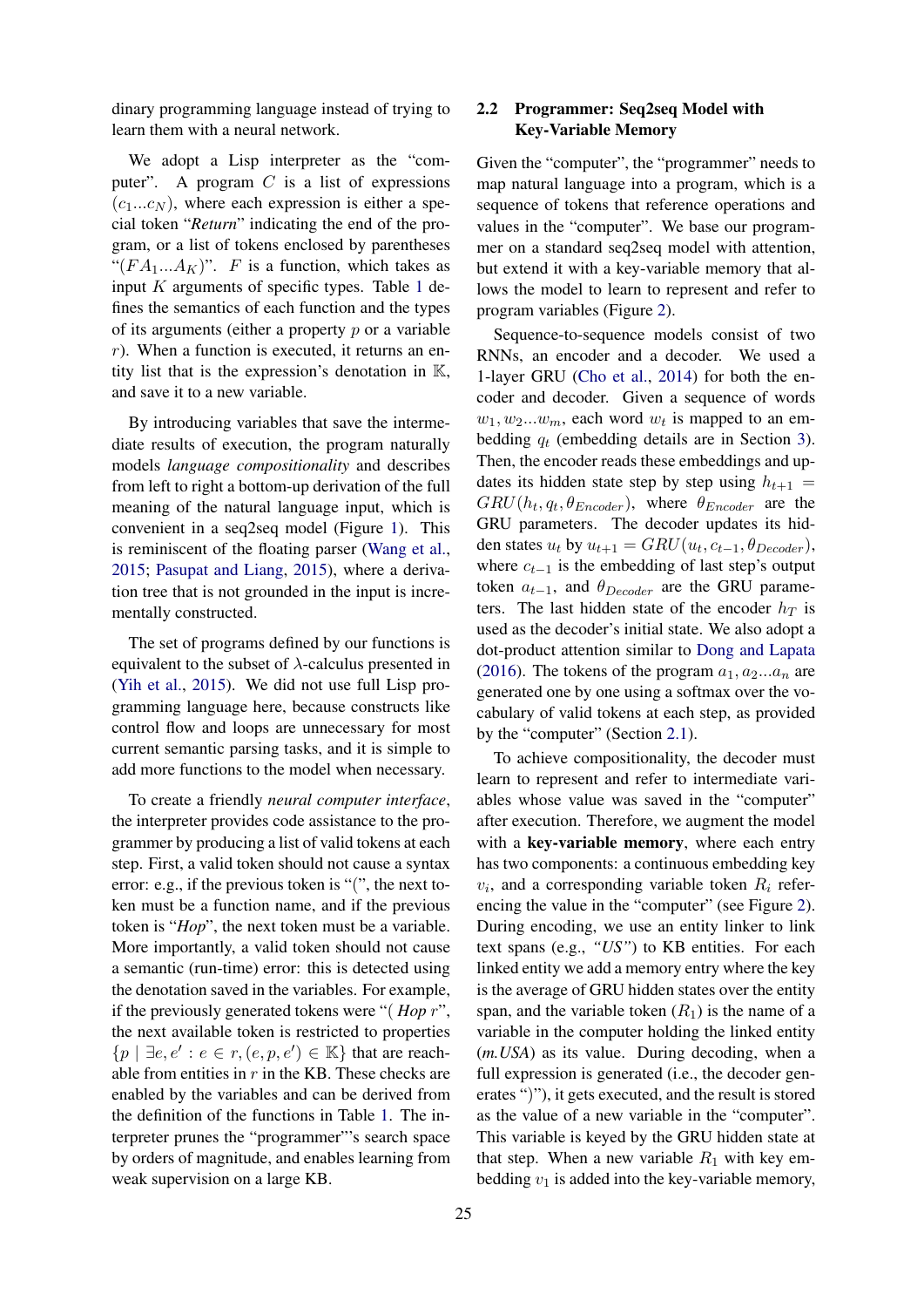$$
(Hop r p) \Rightarrow \{e_2|e_1 \in r, (e_1, p, e_2) \in \mathbb{K}\}
$$
  

$$
(ArgMax r p) \Rightarrow \{e_1|e_1 \in r, \exists e_2 \in \mathcal{E} : (e_1, p, e_2) \in \mathbb{K}, \forall e : (e_1, p, e) \in \mathbb{K}, e_2 \ge e\}
$$
  

$$
(ArgMin r p) \Rightarrow \{e_1|e_1 \in r, \exists e_2 \in \mathcal{E} : (e_1, p, e_2) \in \mathbb{K}, \forall e : (e_1, p, e) \in \mathbb{K}, e_2 \le e\}
$$
  

$$
(Filter r_1 r_2 p) \Rightarrow \{e_1|e_1 \in r_1, \exists e_2 \in r_2 : (e_1, p, e_2) \in \mathbb{K}\}
$$

Table 1: Interpreter functions. r represents a variable, p a property in Freebase.  $\geq$  and  $\leq$  are defined on numbers and dates.



Figure 2: Semantic Parsing with NSM. The key embeddings of the key-variable memory are the output of the sequence model at certain encoding or decoding steps. For illustration purposes, we also show the values of the variables in parentheses, but the sequence model never sees these values, and only references them with the name of the variable ("R1"). A special token "*GO*" indicates the start of decoding, and "*Return*" indicates the end of decoding.

the token  $R_1$  is added into the decoder vocabulary with  $v_1$  as its embedding. The final answer returned by the "programmer" is the value of the last computed variable.

Similar to pointer networks (Vinyals et al., 2015), the key embeddings for variables are dynamically generated for each example. During training, the model learns to represent variables by backpropagating gradients from a time step where a variable is selected by the decoder, through the key-variable memory, to an earlier time step when the key embedding was computed. Thus, the encoder/decoder learns to generate representations for variables such that they can be used at the right time to construct the correct program.

While the key embeddings are differentiable, the values referenced by the variables (lists of entities), stored in the "computer", are symbolic and non-differentiable. This distinguishes the keyvariable memory from other memory-augmented neural networks that use continuous differentiable embeddings as the values of memory entries (Weston et al., 2014; Graves et al., 2016a).

#### 2.3 Training NSM with Weak Supervision

NSM executes non-differentiable operations against a KB, and thus end-to-end backpropagation is not possible. Therefore, we base our training procedure on REINFORCE (Williams, 1992; Norouzi et al., 2016). When the reward signal is sparse and the search space is large, it is common to utilize some full supervision to pre-train REINFORCE (Silver et al., 2016).

To train from weak supervision, we suggest an iterative ML procedure for finding pseudo-gold programs that will bootstrap REINFORCE.

REINFORCE We can formulate training as a reinforcement learning problem: given a question x, the state, action and reward at each time step  $t \in$  $\{0, 1, ..., T\}$  are  $(s_t, a_t, r_t)$ . Since the environment is deterministic, the state is defined by the question x and the action sequence:  $s_t = (x, a_{0:t-1})$ , where  $a_{0:t-1} = (a_0, ..., a_{t-1})$  is the history of actions at time t. A valid action at time t is  $a_t \in A(s_t)$ , where  $A(s_t)$  is the set of valid tokens given by the "computer". Since each action corresponds to a token, the full history  $a_{0:T}$  corresponds to a program. The reward  $r_t = I[t = T] \cdot F_1(x, a_{0:T})$ is non-zero only at the last step of decoding, and is the  $F_1$  score computed comparing the gold answer and the answer generated by executing the program  $a_{0:T}$ . Thus, the cumulative reward of a program  $a_{0:T}$  is

$$
R(x, a_{0:T}) = \sum_{t} r_t = F_1(x, a_{0:T}).
$$

The agent's decision making procedure at each time is defined by a policy,  $\pi_{\theta}(s, a) = P_{\theta}(a_t =$  $a|x, a_{0:t-1}$ , where  $\theta$  are the model parameters. Since the environment is deterministic, the probability of generating a program  $a_{0:T}$  is

$$
P_{\theta}(a_{0:T}|x) = \prod_t P_{\theta}(a_t | x, a_{0:t-1}).
$$

We can define our objective to be the expected cumulative reward and use policy gradient meth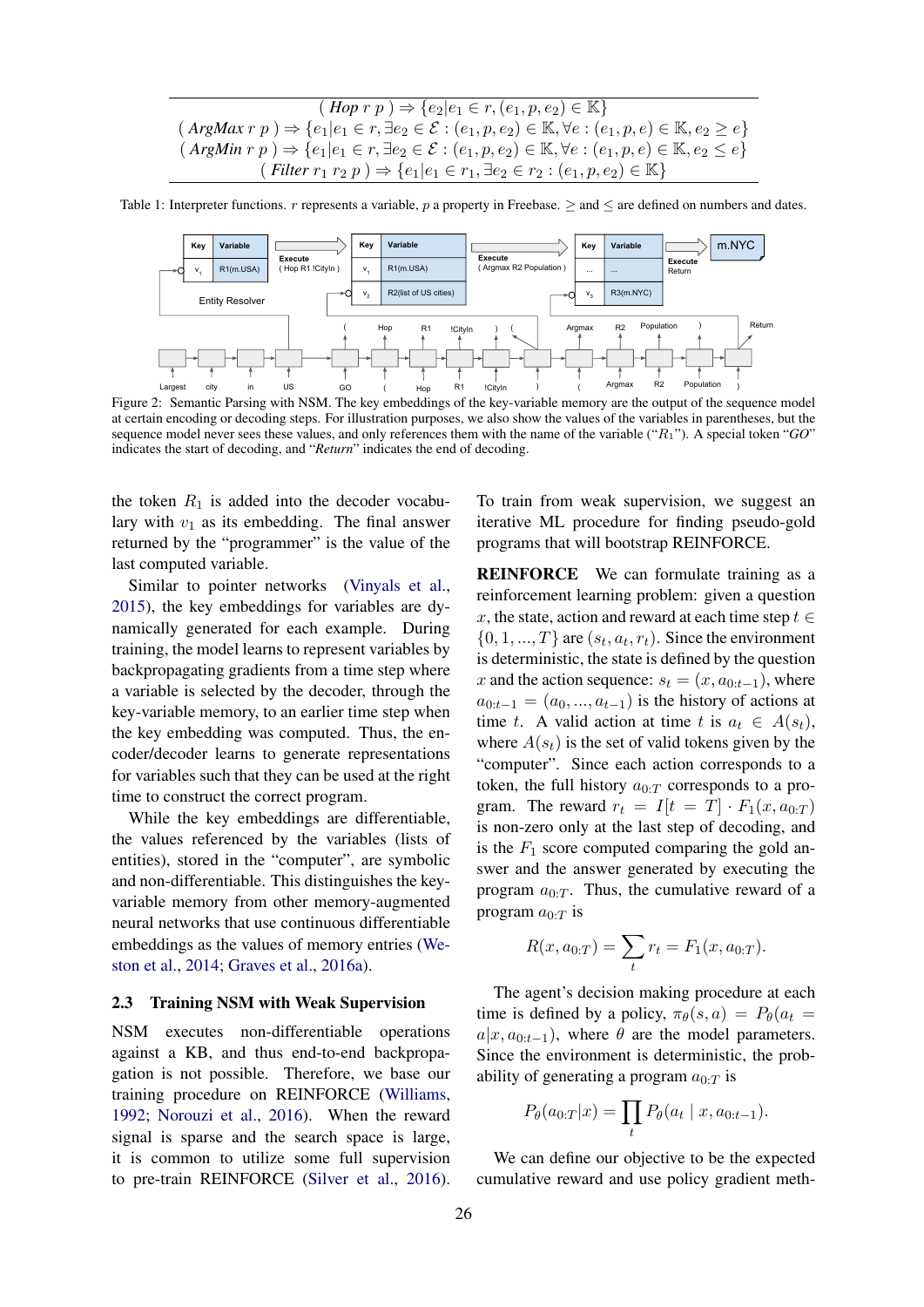ods such as REINFORCE for training. The objective and gradient are:

$$
J^{RL}(\theta) = \sum_{x} \mathbb{E}_{P_{\theta}(a_{0:T}|x)}[R(x, a_{0:T})],
$$
  

$$
\nabla_{\theta} J^{RL}(\theta) = \sum_{x} \sum_{a_{0:T}} P_{\theta}(a_{0:T} | x) \cdot [R(x, a_{0:T}) -
$$
  

$$
B(x)] \cdot \nabla_{\theta} \log P_{\theta}(a_{0:T} | x),
$$

where  $B(x) = \sum_{a_{0:T}} P_{\theta}(a_{0:T} | x)R(x, a_{0:T})$  is a baseline that reduces the variance of the gradient estimation without introducing bias. Having a separate network to predict the baseline is an interesting future direction.

While REINFORCE assumes a stochastic policy, we use beam search for gradient estimation. Thus, in contrast with common practice of approximating the gradient by sampling from the model, we use the top- $k$  action sequences (programs) in the beam with normalized probabilities. This allows training to focus on sequences with high probability, which are on the decision boundaries, and reduces the variance of the gradient.

Empirically (and in line with prior work), RE-INFORCE converged slowly and often got stuck in local optima (see Section 3). The difficulty of training resulted from the sparse reward signal in the large search space, which caused model probabilities for programs with non-zero reward to be very small at the beginning. If the beam size  $k$  is small, good programs fall off the beam, leading to zero gradients for all programs in the beam. If the beam size  $k$  is large, training is very slow, and the normalized probabilities of good programs when the model is untrained are still very small, leading to (1) near zero baselines, thus near zero gradients on "bad" programs (2) near zero gradients on good programs due to the low probability  $P_{\theta}(a_{0:T} | x)$ . To combat this, we present an alternative training strategy based on maximum-likelihood.

Iterative ML If we had gold programs, we could directly optimize their likelihood. Since we do not have gold programs, we can perform an iterative procedure (similar to hard Expectation-Maximization (EM)), where we search for good programs given fixed parameters, and then optimize the probability of the best program found so far. We do decoding on an example with a large beam size and declare  $a_{0:T}^{best}(x)$  to be the pseudogold program, which achieved highest reward with shortest length among the programs decoded on  $x$ 

in all previous iterations. Then, we can optimize the ML objective:

$$
J^{ML}(\theta) = \sum_{x} \log P_{\theta}(a_{0:T}^{best}(x) \mid x) \qquad (1)
$$

A question  $x$  is not included if we did not find any program with positive reward.

Training with iterative ML is fast because there is at most one program per example and the gradient is not weighted by model probability. while decoding with a large beam size is slow, we could train for multiple epochs after each decoding. This iterative process has a bootstrapping effect that a better model leads to a better program  $a_{0:T}^{best}(x)$ through decoding, and a better program  $a_{0:T}^{best}(x)$ leads to a better model through training.

Even with a large beam size, some programs are hard to find because of the large search space. A common solution to this problem is to use curriculum learning (Zaremba and Sutskever, 2015; Reed and de Freitas, 2016). The size of the search space is controlled by both the set of functions used in the program and the program length. We apply curriculum learning by gradually increasing both these quantities (see details in Section 3) when performing iterative ML.

Nevertheless, iterative ML uses only pseudogold programs and does not directly optimize the objective we truly care about. This has two adverse effects: (1) The best program  $a_{0:T}^{best}(x)$ could be a spurious program that accidentally produces the correct answer (e.g., using the property PLACEOFBIRTH instead of PLACEOFDEATH when the two places are the same), and thus does not generalize to other questions. (2) Because training does not observe full negative programs, the model often fails to distinguish between tokens that are related to one another. For example, differentiating PARENTSOF vs. SIBLINGSOF vs. CHILDRENOF can be challenging. We now present learning where we combine iterative ML with REINFORCE.

Augmented REINFORCE To bootstrap REIN-FORCE, we can use iterative ML to find pseudogold programs, and then add these programs to the beam with a reasonably large probability. This is similar to methods from imitation learning (Ross et al., 2011; Jiang et al., 2012) that define a proposal distribution by linearly interpolating the model distribution and an oracle.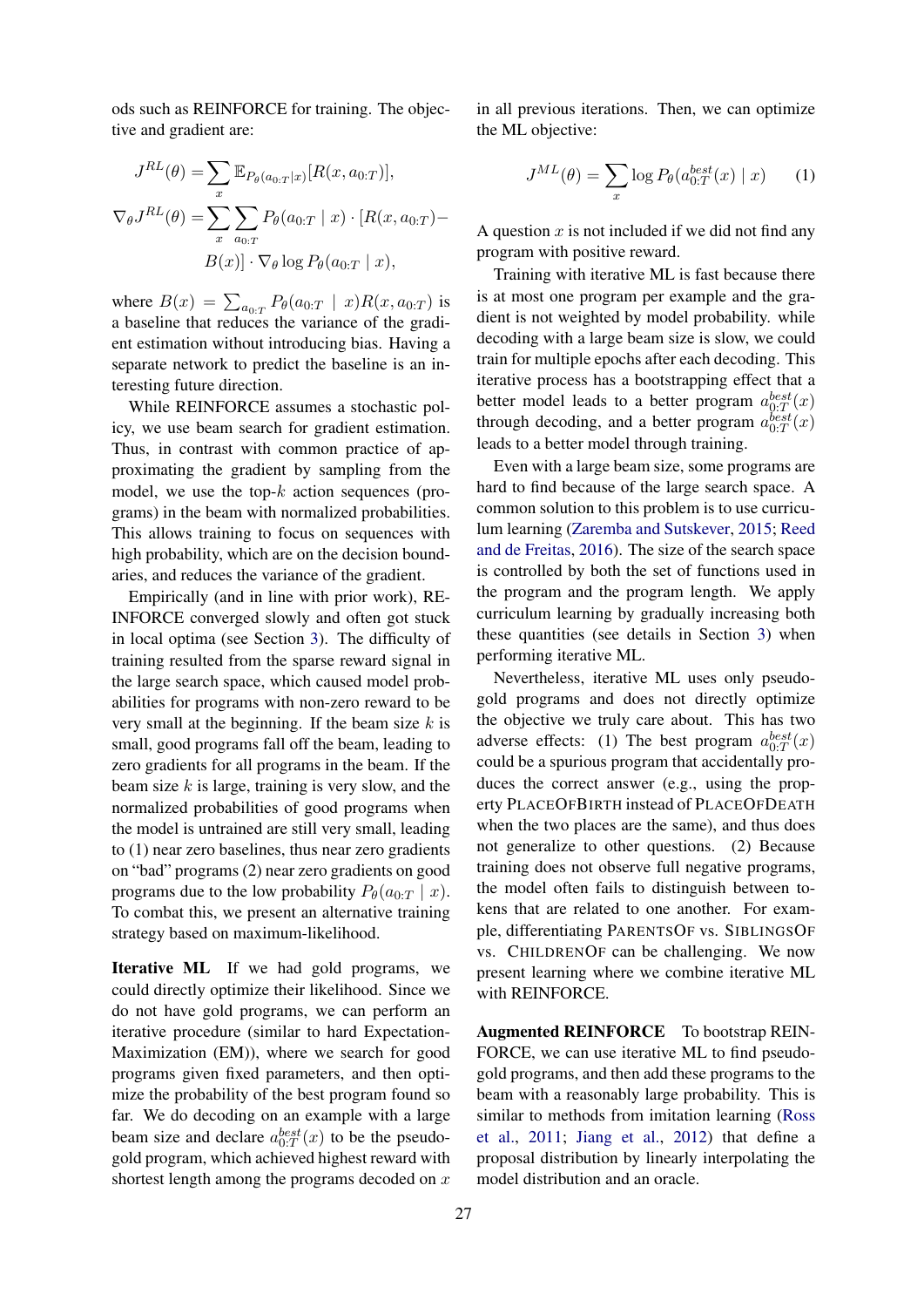#### Algorithm 1 IML-REINFORCE

**Input:** question-answer pairs  $\mathbb{D} = \{(x_i, y_i)\}\$ , mix ratio  $\alpha$ , reward function  $R(\cdot)$ , training iterations  $N_{ML}$ ,  $N_{RL}$ , and beam sizes  $B_{ML}$ ,  $B_{RL}$ . Procedure: Initialize  $C_x^* = \emptyset$  the best program so far for x Initialize model  $\theta$  randomly  $\triangleright$  Iterative ML for  $n = 1$  to  $N_{ML}$  do for  $(x, y)$  in D do  $\mathbb{C} \leftarrow$  Decode  $B_{ML}$  programs given x for j in 1... $|\mathbb{C}|$  do if  $R_{x,y}(C_j) > R_{x,y}(C_x^*)$  then  $C_x^* \leftarrow C_j$  $\theta \leftarrow \text{ML training with } \mathbb{D}_{ML} = \{(x, C_x^*)\}$ Initialize model  $\theta$  randomly  $\triangleright$  REINFORCE for  $n = 1$  to  $N_{RL}$  do  $\mathbb{D}_{RL} \leftarrow \emptyset$  is the RL training set for  $(x, y)$  in D do  $\mathbb{C} \leftarrow$  Decode  $B_{RL}$  programs from x for j in 1... $|\mathbb{C}|$  do if  $R_{x,y}(C_j) > R_{x,y}(C_x^*)$  then  $C_x^* \leftarrow C_j$  $\mathbb{C} \leftarrow \mathbb{C} \cup \{C_x^*\}$ <br>for  $j$  in 1...|C| do  $\r{p}_j \leftarrow (1-\alpha) \cdot \frac{p_j}{\sum_{j'} p_{j'}}$  where  $p_j = P_\theta(C_j \mid x)$ if  $C_j = C_x^*$  then  $\hat{p}_j \leftarrow \hat{p}_j + \alpha$  $\mathbb{D}_{RL} \leftarrow \mathbb{D}_{RL} \cup \{(x, C_i, \hat{p}_i)\}\$  $\theta \leftarrow$  REINFORCE training with  $\mathbb{D}_{RL}$ 

Algorithm 1 describes our overall training procedure. We first run iterative ML for  $N_{ML}$  iterations and record the best program found for every example  $x_i$ . Then, we run REINFORCE, where we normalize the probabilities of the programs in beam to sum to  $(1-\alpha)$  and add  $\alpha$  to the probability of the best found program  $C^*(x_i)$ . Consequently, the model always puts a reasonable amount of probability on a program with high reward during training. Note that we randomly initialized the parameters for REINFORCE, since initializing from the final ML parameters seems to get stuck in a local optimum and produced worse results.

On top of imitation learning, our approach is related to the common practice in reinforcement learning (Schaul et al., 2016) to replay rare successful experiences to reduce the training variance and improve training efficiency. This is also similar to recent developments (Wu et al., 2016) in machine translation, where ML and RL objectives are linearly combined, because anchoring the model to some high-reward outputs stabilizes training.

# 3 Experiments and Analysis

We now empirically show that NSM can learn a semantic parser from weak supervision over a large KB. We evaluate on WEBQUESTIONSSP, a challenging semantic parsing dataset with strong baselines. Experiments show that NSM achieves

new state-of-the-art performance on WEBQUES-TIONSSP with weak supervision, and significantly closes the gap between weak and full supervisions for this task.

#### 3.1 The WEBQUESTIONSSP dataset

The WEBQUESTIONSSP dataset (Yih et al., 2016) contains full semantic parses for a subset of the questions from WEBQUESTIONS (Berant et al., 2013), because 18.5% of the original dataset were found to be "not answerable". It consists of 3,098 question-answer pairs for training and 1,639 for testing, which were collected using Google Suggest API, and the answers were originally obtained using Amazon Mechanical Turk workers. They were updated in (Yih et al., 2016) by annotators who were familiar with the design of Freebase and added semantic parses. We further separated out 620 questions from the training set as a validation set. For query pre-processing we used an in-house named entity linking system to find the entities in a question. The quality of the entity linker is similar to that of (Yih et al., 2015) at 94% of the gold root entities being included. Similar to Dong and Lapata (2016), we replaced named entity tokens with a special token "*ENT*". For example, the question "*who plays meg in family guy*" is changed to "*who plays ENT in ENT ENT*". This helps reduce overfitting, because instead of memorizing the correct program for a specific entity, the model has to focus on other context words in the sentence, which improves generalization.

Following (Yih et al., 2015) we used the last publicly available snapshot of Freebase (Bollacker et al., 2008). Since NSM training requires random access to Freebase during decoding, we preprocessed Freebase by removing predicates that are not related to world knowledge (starting with "/common/", "/type/", "/freebase/"),<sup>2</sup> and removing all text valued predicates, which are rarely the answer. Out of all 27K relations, 434 relations are removed during preprocessing. This results in a graph that fits in memory with 23K relations, 82M nodes, and 417M edges.

#### 3.2 Model Details

For pre-trained word embeddings, we used the 300 dimension GloVe word embeddings trained on 840B tokens (Pennington et al., 2014). On the encoder side, we added a projection matrix to

<sup>2</sup> We kept "*/common/topic/notable types*".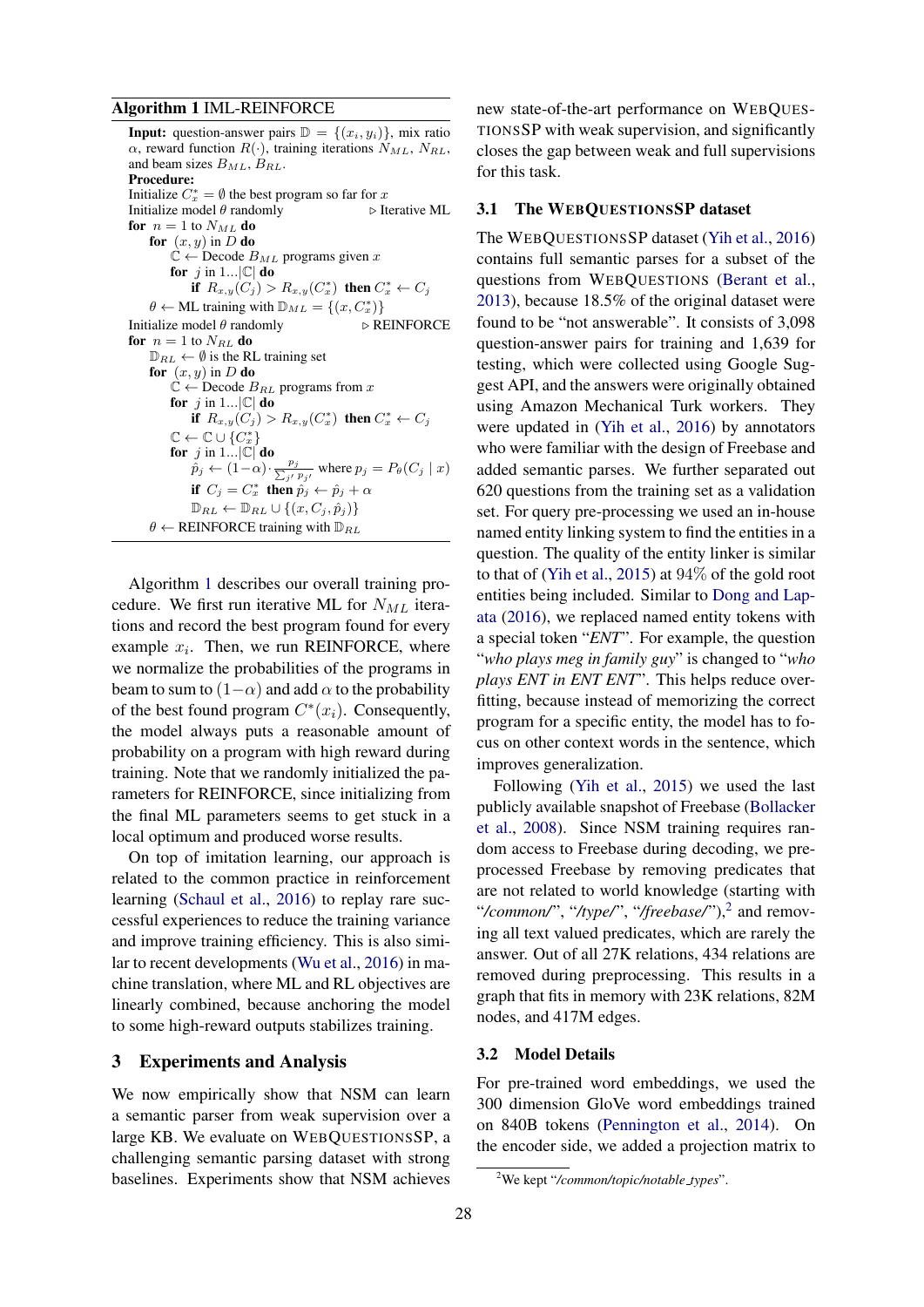transform the embeddings into 50 dimensions. On the decoder side, we used the same GloVe embeddings to construct an embedding for each property using its Freebase id, and also added a projection matrix to transform this embedding to 50 dimensions. A Freebase id contains three parts: domain, type, and property. For example, the Freebase id for PARENTSOF is *"/people/person/parents"*. *"people"* is the domain, *"person"* is the type and *"parents"* is the property. The embedding is constructed by concatenating the average of word embeddings in the domain and type name to the average of word embeddings in the property name. For example, if the embedding dimension is 300, the embedding dimension for *"/people/person/parents"* will be 600. The first 300 dimensions will be the average of the embeddings for *"people"* and *"person"*, and the second 300 dimensions will be the embedding for *"parents"*.

The dimension of encoder hidden state, decoder hidden state and key embeddings are all 50. The embeddings for the functions and special tokens (e.g., "*UNK*", "*GO*") are randomly initialized by a truncated normal distribution with mean=0.0 and stddev=0.1. All the weight matrices are initialized with a uniform distribution in  $\left[-\frac{\sqrt{3}}{d}, \frac{\sqrt{3}}{d}\right]$  where d is the input dimension. Dropout rate is set to 0.5, and we see a clear tendency for larger dropout rate to produce better performance, indicating overfitting is a major problem for learning.

## 3.3 Training Details

In iterative ML training, the decoder uses a beam of size  $k = 100$  to update the pseudo-gold programs and the model is trained for 20 epochs after each decoding step. We use the Adam optimizer (Kingma and Ba, 2014) with initial learning rate 0.001. In our experiment, this process usually converges after a few (5-8) iterations.

For REINFORCE training, the best hyperparameters are chosen using the validation set. We use a beam of size  $k = 5$  for decoding, and  $\alpha$  is set to 0.1. Because the dataset is small and some relations are only used once in the whole training set, we train the model on the entire training set for 200 iterations with the best hyperparameters. Then we train the model with learning rate decay until convergence. Learning rate is decayed as  $g_t = g_0 \times \beta^{\frac{\max(0,t-t_s)}{m}}$ , where  $g_0 = 0.001$ ,  $\beta = 0.5$  $m = 1000$ , and  $t_s$  is the number of training steps at the end of iteration 200.

Since decoding needs to query the knowledge base (KB) constantly, the speed bottleneck for training is decoding. We address this problem in our implementation by partitioning the dataset, and using multiple decoders in parallel to handle each partition. We use 100 decoders, which queries 50 KG servers, and one trainer. The neural network model is implemented in TensorFlow. Since the model is small, we didn't see a significant speedup by using GPU, so all the decoders and the trainer are using CPU only.

Inspired by the staged generation process in Yih et al. (2015), curriculum learning includes two steps. We first run iterative ML for 10 iterations with programs constrained to only use the "*Hop*" function and the maximum number of expressions is 2. Then, we run iterative ML again, but use both "*Hop*" and "*Filter*". The maximum number of expressions is 3, and the relations used by "*Hop*" are restricted to those that appeared in  $a_{0:T}^{best}(q)$  in the first step.

#### 3.4 Results and discussion

We evaluate performance using the offical evaluation script for WEBQUESTIONSSP. Because the answer to a question may contain multiple entities or values, precision, recall and F1 are computed based on the output of each individual question, and average F1 is reported as the main evaluation metric. Accuracy measures the proportion of questions that are answered exactly.

A comparison to STAGG, the previous state-ofthe-art model (Yih et al., 2016, 2015), is shown in Table 2. Our model beats STAGG with weak supervision by a significant margin on all metrics, while relying on no feature engineering or handcrafted rules. When STAGG is trained with strong supervision it obtains an F1 of 71.7, and thus NSM closes half the gap between training with weak and full supervision.

| Model        | Prec. $ $ Rec. |      | F1   | Acc. |
|--------------|----------------|------|------|------|
| <i>STAGG</i> | 67.3           | 73.1 | 66.8 | 58.8 |
| NSM          | 70.8           | 76.0 | 69.0 |      |

Table 2: Results on the test set. Average F1 is the main evaluation metric and NSM outperforms STAGG with no domainspecific knowledge or feature engineering.

Four key ingredients lead to the final performance of NSM. The first one is the neural computer interface that provides code assistance by checking for syntax and semantic errors. We find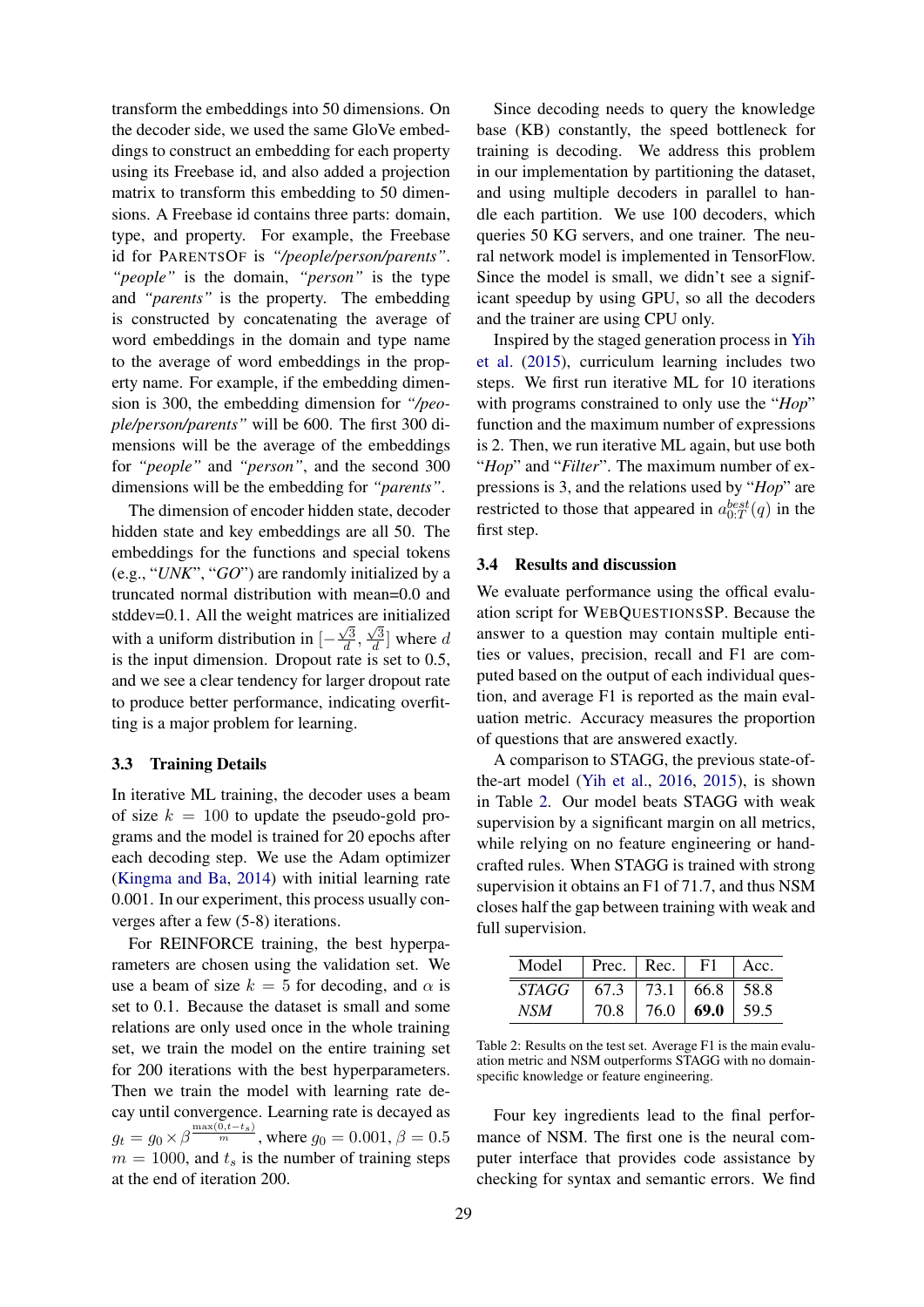that semantic checks are very effective for opendomain KBs with a large number of properties. For our task, the average number of choices is reduced from 23K per step (all properties) to less than 100 (the average number of properties connected to an entity).

The second ingredient is augmented REIN-FORCE training. Table 3 compares augmented REINFORCE, REINFORCE, and iterative ML on the validation set. REINFORCE gets stuck in local optimum and performs poorly. Iterative ML training is not directly optimizing the F1 measure, and achieves sub-optimal results. In contrast, augmented REINFORCE is able to bootstrap using pseudo-gold programs found by iterative ML and achieves the best performance on both the training and validation set.

| Settings                   | Train F1 | Valid F1 |
|----------------------------|----------|----------|
| <i>Iterative ML</i>        | 68.6     | 60.1     |
| <b>REINFORCE</b>           | 55.1     | 47.8     |
| <b>Augmented REINFORCE</b> | 83.0     | 67.2     |

Table 3: Average F1 on the validation set for augmented RE-INFORCE, REINFORCE, and iterative ML.

The third ingredient is curriculum learning during iterative ML. We compare the performance of the best programs found with and without curriculum learning in Table 4. We find that the best programs found with curriculum learning are substantially better than those found without curriculum learning by a large margin on every metric.

| <b>Settings</b> | Prec. | Rec. | F1   | Acc. |
|-----------------|-------|------|------|------|
| No curriculum   | 79.1  | 91.1 | 78.5 | 67.2 |
| Curriculum      | 88.6  | 96.1 | 89.5 | 79.8 |

Table 4: Evaluation of the programs with the highest F1 score in the beam  $(a_{0:t}^{best})$  with and without curriculum learning.

The last important ingredient is reducing overfitting. Given the small size of the dataset, overfitting is a major problem for training neural network models. We show the contributions of different techniques for controlling overfitting in Table 5. Note that after all the techniques have been applied, the model is still overfitting with training F1@1=83.0% and validation F1@1=67.2%.

Among the programs generated by the model, a significant portion (36.7%) uses more than one expression. From Table 6, we can see that the performance doesn't decrease much as the composi-

| Settings                          | $\Delta$ F1@1 |
|-----------------------------------|---------------|
| $-Pretrained$ word embeddings     | $-5.5$        |
| $-Pretrained$ property embeddings | $-2.7$        |
| -Dropout on GRU input and output  | $-2.4$        |
| $-D$ ropout on softmax            | $-1.1$        |
| -Anonymize entity tokens          | $-2.0$        |

Table 5: Contributions of different overfitting techniques on the validation set.

| #Expressions |         |       |       |      |
|--------------|---------|-------|-------|------|
| Percentage   | $0.4\%$ | 62.9% | 29.8% | 6.9% |
|              | 0.0     | 73.5  | 59.9  |      |

Table 6: Percentage and performance of model generated programs with different complexity (number of expressions).

tional depth increases, indicating that the model is effective at capturing compositionality. We observe that programs with three expressions use a more limited set of properties, mainly focusing on answering a few types of questions such as "who plays meg in family guy", "what college did jeff corwin go to" and "which countries does russia border". In contrast, programs with two expressions use a more diverse set of properties, which could explain the lower performance compared to programs with three expressions.

Error analysis Error analysis on the validation set shows two main sources of errors:

- 1. Search failure: Programs with high reward are not found during search for pseudo-gold programs, either because the beam size is not large enough, or because the set of functions implemented by the interpreter is insufficient. The 89.5% F1 score in Table 4 indicates that at least 10% of the questions are of this kind.
- 2. Ranking failure: Programs with high reward exist in the beam, but are not ranked at the top during decoding. Because the training error is low, this is largely due to overfitting or spurious programs. The 67.2% F1 score in Table 3 indicates that about 20% of the questions are of this kind.

# 4 Related work

Among deep learning models for program induction, Reinforcement Learning Neural Turing Machines (RL-NTMs) (Zaremba and Sutskever, 2015) are the most similar to NSM, as a nondifferentiable machine is controlled by a sequence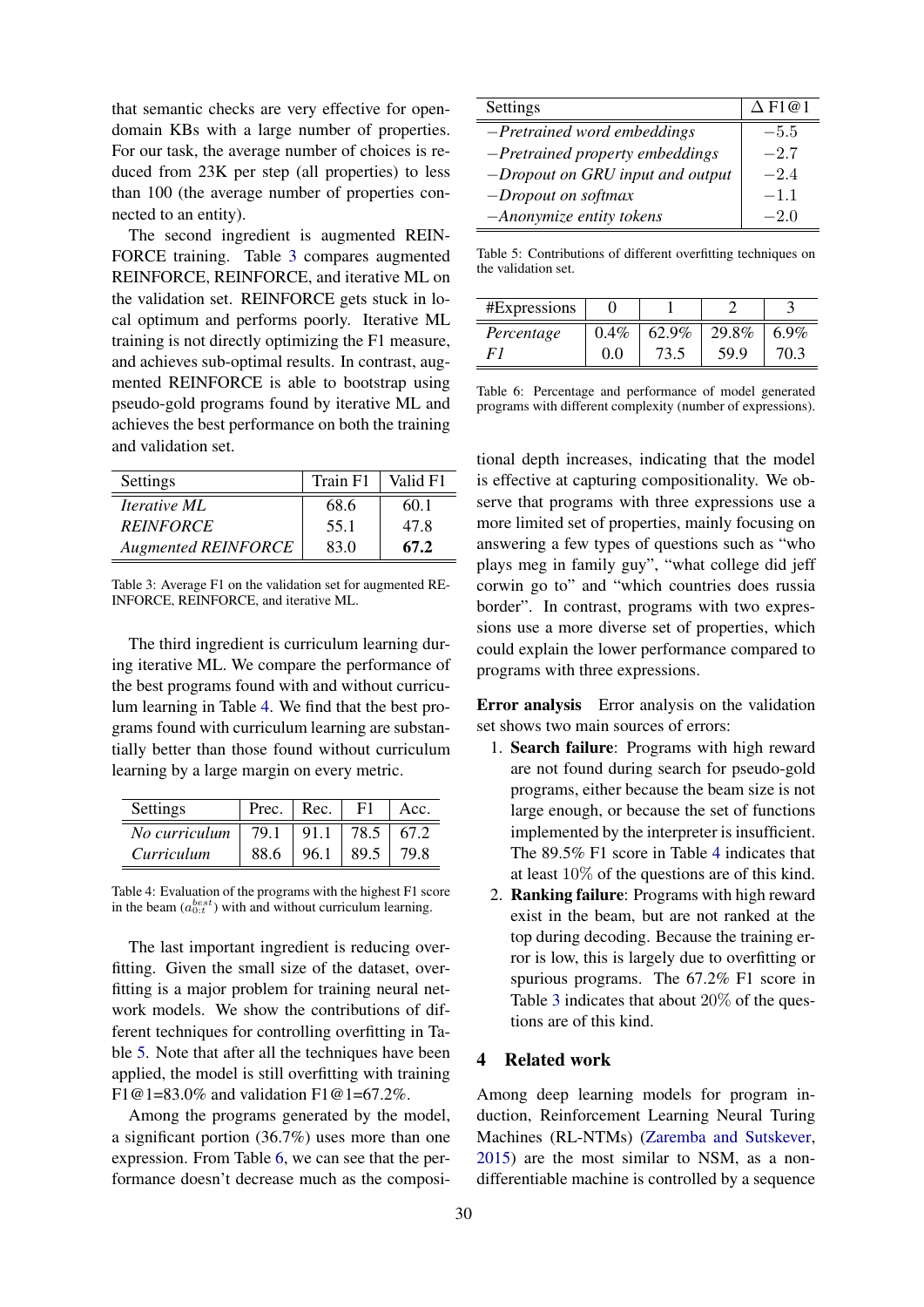model. Therefore, both models rely on REIN-FORCE for training. The main difference between the two is the abstraction level of the programming language. RL-NTM uses lower level operations such as memory address manipulation and byte reading/writing, while NSM uses a high level programming language over a large knowledge base that includes operations such as following properties from entities, or sorting based on a property, which is more suitable for representing semantics. Earlier works such as OOPS (Schmidhuber, 2004) has desirable characteristics, for example, the ability to define new functions. These remain to be future improvements for NSM.

We formulate NSM training as an instance of reinforcement learning (Sutton and Barto, 1998) in order to directly optimize the task reward of the structured prediction problem (Norouzi et al., 2016; Li et al., 2016; Yu et al., 2017). Compared to imitation learning methods (Daume et al., 2009; Ross et al., 2011) that interpolate a model distribution with an oracle, NSM needs to solve a challenging search problem of training from weak supervisions in a large search space. Our solution employs two techniques (a) a symbolic "computer" helps find good programs by pruning the search space (b) an iterative ML training process, where beam search is used to find pseudogold programs. Wiseman and Rush (Wiseman and Rush, 2016) proposed a max-margin approach to train a sequence-to-sequence scorer. However, their training procedure is more involved, and we did not implement it in this work. MIXER (Ranzato et al., 2015) also proposed to combine ML training and REINFORCE, but they only considered tasks with full supervisions. Berant and Liang (Berant and Liang, 2015) applied imitation learning to semantic parsing, but still requires hand crafted grammars and features.

NSM is similar to Neural Programmer (Neelakantan et al., 2015) and Dynamic Neural Module Network (Andreas et al., 2016) in that they all solve the problem of semantic parsing from structured data, and generate programs using similar semantics. The main difference between these approaches is how an intermediate result (the memory) is represented. Neural Programmer and Dynamic-NMN chose to represent results as vectors of weights (row selectors and attention vectors), which enables backpropagation and search through all possible programs in parallel. However, their strategy is not applicable to a large KB such as Freebase, which contains about 100M entities, and more than 20k properties. Instead, NSM chooses a more scalable approach, where the "computer" saves intermediate results, and the neural network only refers to them with variable names (e.g., " $R_1$ " for all cities in the US).

NSM is similar to the Path Ranking Algorithm (PRA) (Lao et al., 2011) in that semantics is encoded as a sequence of actions, and denotations are used to prune the search space during learning. NSM is more powerful than PRA by 1) allowing more complex semantics to be composed through the use of a key-variable memory; 2) controlling the search procedure with a trained neural network, while PRA only samples actions uniformly; 3) allowing input questions to express complex relations, and then dynamically generating action sequences. PRA can combine multiple semantic representations to produce the final prediction, which remains to be future work for NSM.

# 5 Conclusion

We propose the Manager-Programmer-Computer framework for neural program induction. It integrates neural networks with a symbolic *nondifferentiable* computer to support *abstract*, *scalable* and *precise* operations through a friendly *neural computer interface*. Within this framework, we introduce the Neural Symbolic Machine, which integrates a neural sequence-to-sequence "programmer" with key-variable memory, and a symbolic Lisp interpreter with code assistance. Because the interpreter is non-differentiable and to directly optimize the task reward, we apply REIN-FORCE and use pseudo-gold programs found by an iterative ML training process to bootstrap training. NSM achieves new state-of-the-art results on a challenging semantic parsing dataset with weak supervision, and significantly closes the gap between weak and full supervision. It is trained endto-end, and does not require any feature engineering or domain-specific knowledge.

## Acknowledgements

We thank for discussions and help from Arvind Neelakantan, Mohammad Norouzi, Tom Kwiatkowski, Eugene Brevdo, Lukasz Kaizer, Thomas Strohmann, Yonghui Wu, Zhifeng Chen, Alexandre Lacoste, and John Blitzer. The second author is partially supported by the Israel Science Foundation, grant 942/16.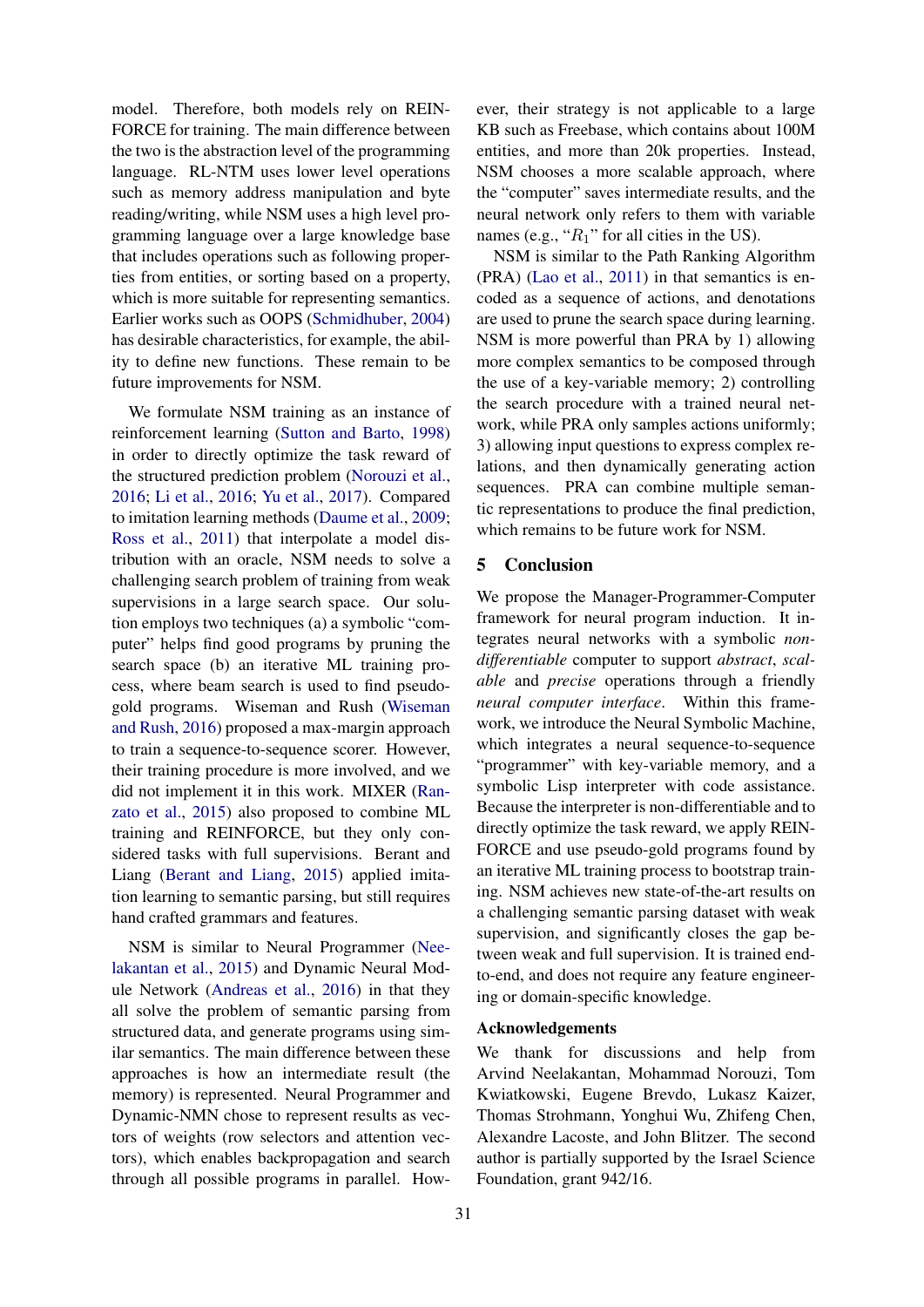#### References

- Jacob Andreas, Marcus Rohrbach, Trevor Darrell, and Dan Klein. 2016. Learning to compose neural networks for question answering. *CoRR* abs/1601.01705.
- Dzmitry Bahdanau, Kyunghyun Cho, and Yoshua Bengio. 2014. Neural machine translation by jointly learning to align and translate. *CoRR* abs/1409.0473. http://arxiv.org/abs/1409.0473.
- Jonathan Berant, Andrew Chou, Roy Frostig, and Percy Liang. 2013. Semantic parsing on freebase from question-answer pairs. In *EMNLP*. volume 2, page 6.
- Jonathan Berant and Percy Liang. 2015. Imitation learning of agenda-based semantic parsers. *TACL* 3:545–558.
- K. Bollacker, C. Evans, P. Paritosh, T. Sturge, and J. Taylor. 2008. Freebase: a collaboratively created graph database for structuring human knowledge. In *International Conference on Management of Data (SIGMOD)*. pages 1247–1250.
- Kyunghyun Cho, Bart van Merrienboer, Caglar Gulcehre, Dzmitry Bahdanau, Fethi Bougares, Holger Schwenk, and Yoshua Bengio. 2014. Learning phrase representations using rnn encoder–decoder for statistical machine translation. In *Proceedings of the 2014 Conference on Empirical Methods in Natural Language Processing (EMNLP)*. Association for Computational Linguistics, Doha, Qatar, pages 1724–1734. http://www.aclweb.org/anthology/D14- 1179.
- H. Daume, J. Langford, and D. Marcu. 2009. Searchbased structured prediction. *Machine Learning* 75:297–325.
- Li Dong and Mirella Lapata. 2016. Language to logical form with neural attention. In *Association for Computational Linguistics (ACL)*.
- Alex Graves, Greg Wayne, and Ivo Danihelka. 2014. Neural turing machines. *arXiv preprint arXiv:1410.5401* .
- Alex Graves, Greg Wayne, Malcolm Reynolds, Tim Harley, Ivo Danihelka, Agnieszka Grabska-Barwinska, Sergio G. Colmenarejo, Edward Grefenstette, Tiago Ramalho, John Agapiou, Adri $\tilde{A}$  P. Badia, Karl M. Hermann, Yori Zwols, Georg Ostrovski, Adam Cain, Helen King, Christopher Summerfield, Phil Blunsom, Koray Kavukcuoglu, and Demis Hassabis. 2016a. Hybrid computing using a neural network with dynamic external memory. *Nature* advance online publication. https://doi.org/10.1038/nature20101.
- Alex Graves, Greg Wayne, Malcolm Reynolds, Tim Harley, Ivo Danihelka, Agnieszka Grabska-Barwińska, Sergio Gómez Colmenarejo, Edward Grefenstette, Tiago Ramalho, John Agapiou, et al.

2016b. Hybrid computing using a neural network with dynamic external memory. *Nature* .

- Geoffrey Hinton, Li Deng, Dong Yu, George E Dahl, Abdel-rahman Mohamed, Navdeep Jaitly, Andrew Senior, Vincent Vanhoucke, Patrick Nguyen, Tara N Sainath, et al. 2012. Deep neural networks for acoustic modeling in speech recognition: The shared views of four research groups. *IEEE Signal Processing Magazine* 29(6):82–97.
- Robin Jia and Percy Liang. 2016. Data recombination for neural semantic parsing. In *Association for Computational Linguistics (ACL)*.
- J. Jiang, A. Teichert, J. Eisner, and H. Daume. 2012. Learned prioritization for trading off accuracy and speed. In *Advances in Neural Information Processing Systems (NIPS)*.
- Łukasz Kaiser and Ilya Sutskever. 2015. Neural gpus learn algorithms. *arXiv preprint arXiv:1511.08228* .
- Diederik P. Kingma and Jimmy Ba. 2014. Adam: A method for stochastic optimization. *CoRR* abs/1412.6980. http://arxiv.org/abs/1412.6980.
- Ni Lao, Tom Mitchell, and William W Cohen. 2011. Random walk inference and learning in a large scale knowledge base. In *Proceedings of the Conference on Empirical Methods in Natural Language Processing*. Association for Computational Linguistics, pages 529–539.
- Jiwei Li, Will Monroe, Alan Ritter, Michel Galley, Jianfeng Gao, and Dan Jurafsky. 2016. Deep reinforcement learning for dialogue generation. *arXiv preprint arXiv:1606.01541* .
- P. Liang, M. I. Jordan, and D. Klein. 2011. Learning dependency-based compositional semantics. In *Association for Computational Linguistics (ACL)*. pages 590–599.
- Arvind Neelakantan, Quoc V. Le, and Ilya Sutskever. 2015. Neural programmer: Inducing latent programs with gradient descent. *CoRR* abs/1511.04834.
- Mohammad Norouzi, Samy Bengio, zhifeng Chen, Navdeep Jaitly, Mike Schuster, Yonghui Wu, and Dale Schuurmans. 2016. Reward augmented maximum likelihood for neural structured prediction. In *Advances in Neural Information Processing Systems (NIPS)*.
- Panupong Pasupat and Percy Liang. 2015. Compositional semantic parsing on semi-structured tables. In *ACL*.
- Jeffrey Pennington, Richard Socher, and Christopher D. Manning. 2014. Glove: Global vectors for word representation. In *EMNLP*.